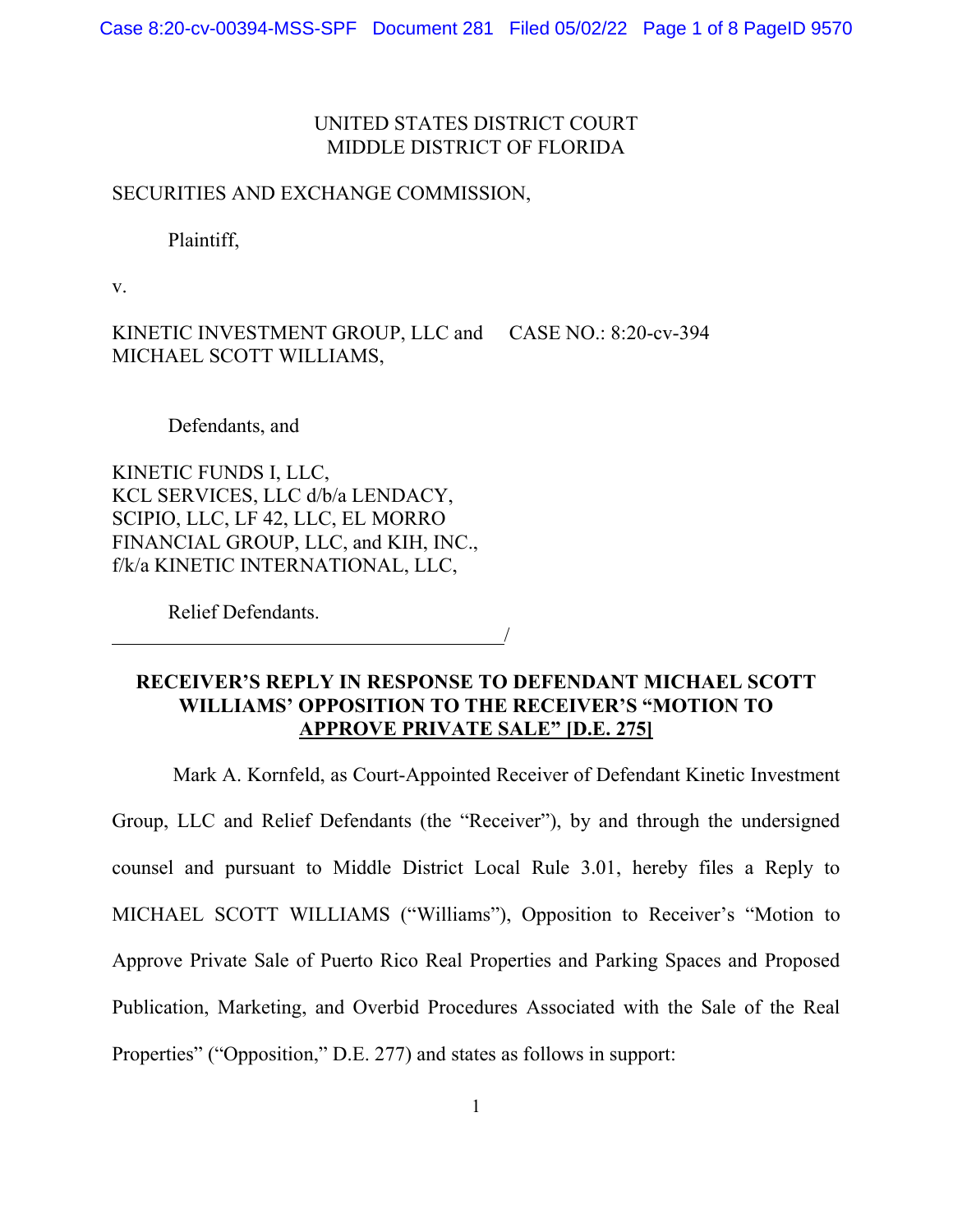### **PRELIMINARY STATEMENT**

Williams opposes the Receiver's Motion (D.E. 275) seeking approval to sell two condominiums and associated parking spaces in Puerto Rico ("Real Property") for over two million dollars (\$2M). Williams' scatter-shot Opposition requires the Receiver now to waste valuable resources in reply and unduly delays the seven-figure recovery benefitting the Receivership Estates.

Williams' Opposition is ill-conceived for a number of independent reasons: (1) the Real Property is property of the Receivership Estates as Williams purchased it with Kinetics' investor monies for his own personal use; (2) the Receiver has clear and unmistakable title to the Real Property, as Williams voluntarily turned over title to the Receiver and expressly waived any and all ownership interest in the Real Property; and (3) Williams' principal "equitable" arguments - that there has been no finding or judgment of wrongdoing nor any order of disgorgement in the pending SEC enforcement proceeding against him[1](#page-1-0) - are ultimately of no moment as to the Receiver's Motion.

For these reasons and those set forth in more detail below (as well as in the Receiver's Motion), the Opposition should be rejected out-of-hand, and the Receiver's Motion should be granted.

### **ARGUMENT**

### **I. Williams' Opposition is a Hodge Podge of Irrelevancy.**

<span id="page-1-0"></span><sup>&</sup>lt;sup>1</sup> To date, the Receiver had recovered approximately twenty million (\$20m) for the benefit of the Receivership Estates.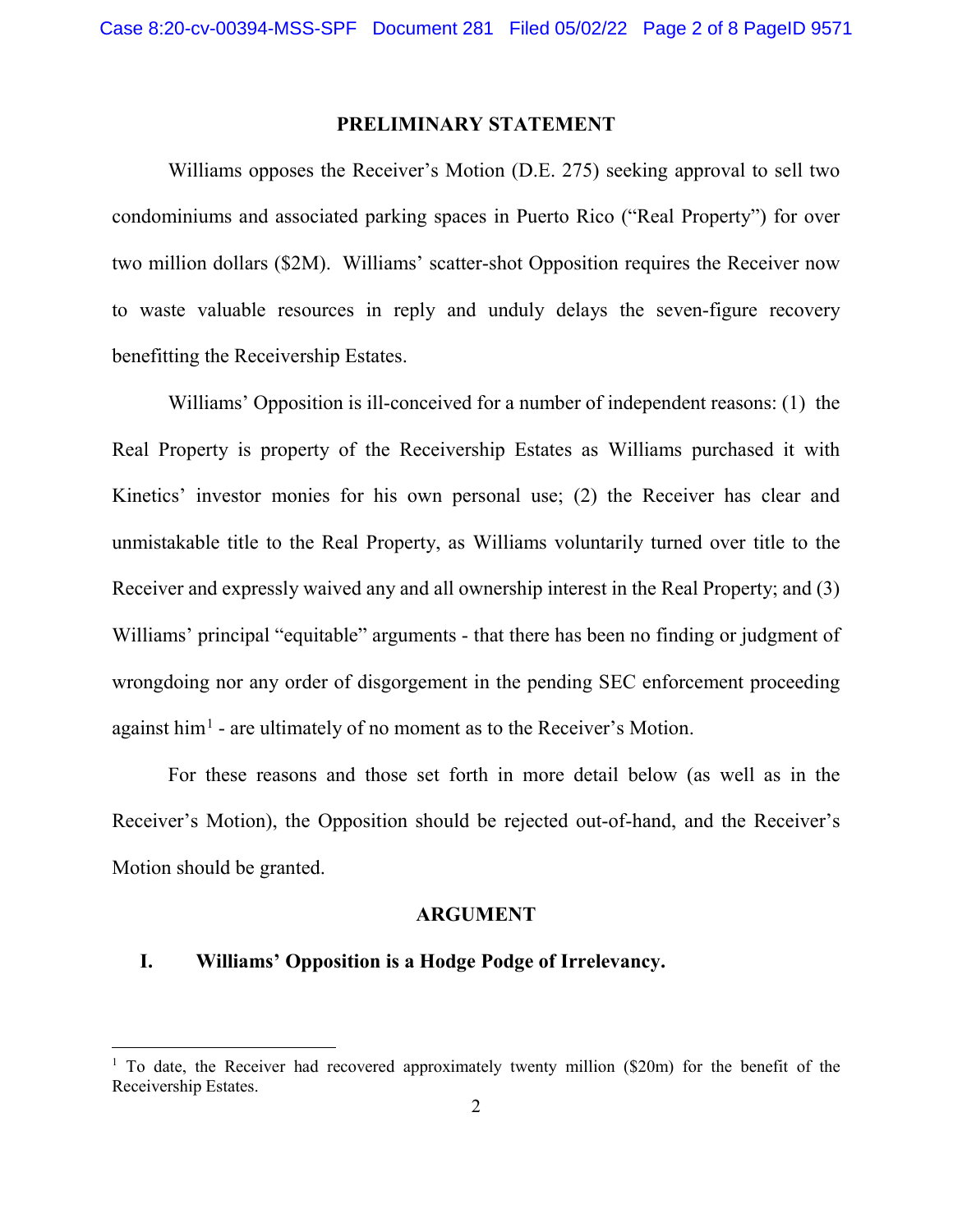Williams' Opposition is all over the place. He randomly posits that the Receiver's

Motion should be either denied or delayed based on assertions that include:

- Williams fleeing Puerto Rico amidst purported death threats (DE 277*,* p.6);
- the Receiver not deposing him after he asserted his rights against selfincrimination under the Fifth Amendment for fear he might be indicted (*Id.,* p. 9);
- Williams having sufficient collateral to cover the "loan" he purportedly took to buy the Real Property (*Id*., p. 11), as well as the undisputed fact that the Receiver seeks approval to sell the Real Property for more than the original purchase price;
- the Receiver's liquidating of certain portfolio assets in March 2020 during the early days of the Covid pandemic. (Id. pp. 7-12); and,
- it being "premature" to sell the Real Property due to the ongoing enforcement proceeding with the SEC. (Id., pp. 7-10)  $^2$  $^2$

None of these points are even tangentially relevant to the Receiver's Motion. As this Court previously ordered, "[t]he Receiver is authorized to locate, list for sale, … and take all necessary and reasonable actions to cause the sale … of all real property in the Receivership Estates, …". (D.E. 34. **¶** 32). The Court further ordered that "the Receiver will be authorized to sell and transfer clear title to, all real property in the Receivership Estates." (*Id*., **¶**33).

<span id="page-2-0"></span><sup>&</sup>lt;sup>2</sup> Far from being "premature," time is actually of the essence as the sale of the Real Property is "as is," and will increase eventual distributions to claimants by nearly an additional ten percent (10%). Efforts to market and sell the Real Property were substantially delayed for over a year due to the pandemic and the requirements the Receiver needed to clear to perfect title in Puerto Rico.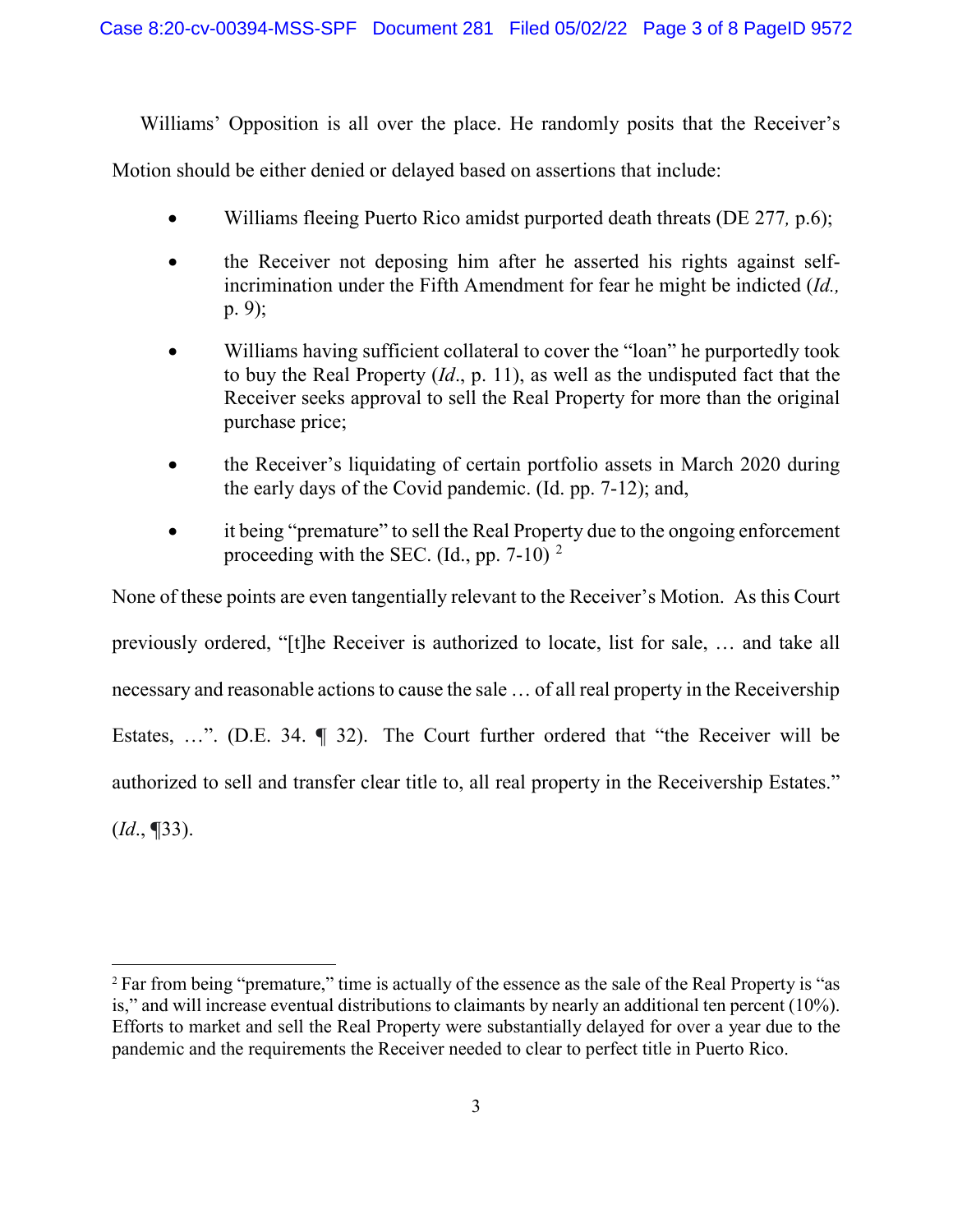The only pertinent question then is simply whether the Real Property belongs to the Receiver such that he can sell it for the benefit of the Receivership Estates in accordance with his duty to marshal and safeguard assets and take all necessary actions for the protection of investors. (*Id*., p.2.) The straightforward answer to this simple question is a resounding yes.

## **II. Because Williams' Paid for the Real Property with Funds He Took from Investors, it is Receivership Property.**

Williams concedes he bought the Real Property with funds supposedly "borrowed" from the entity he controlled known as Lendacy. (D.E. 277, p.3). At the time of the purchase, Williams took for himself over \$1.5m of investor monies, as the only source of Lendacy capital was money deposited by investors whom Williams owed a fiduciary duty. Williams' "loan" was not an arms-length transaction, was not disclosed to investors, and was only "papered" well after the purchase occurred. (See D.E. 72, **¶¶** 14-23; see also D.E. 60, **¶¶** 39-43.) Williams' purchase of the Real Property for personal use was also not tied to any seven-figure investment he purportedly had made in Kinetics. Williams readily states in his Opposition that he supposedly made \$1.5m investment almost a year after he had already purchased the Real Property. (D.E. 277, p. 4.) Because Williams purchased the Real Property with funds attributable to investors, the Real Property became Receivership Property to be managed by the Receiver for the benefit of the Receivership Estates.<sup>[3](#page-3-0)</sup>

<span id="page-3-0"></span><sup>&</sup>lt;sup>3</sup> As a court of equity, a court has the ability to use summary proceedings to obtain possession of property. See *e.g. SEC v. Elliot,* 953 F.2d 1560, 1566 (11th Cir. 1992).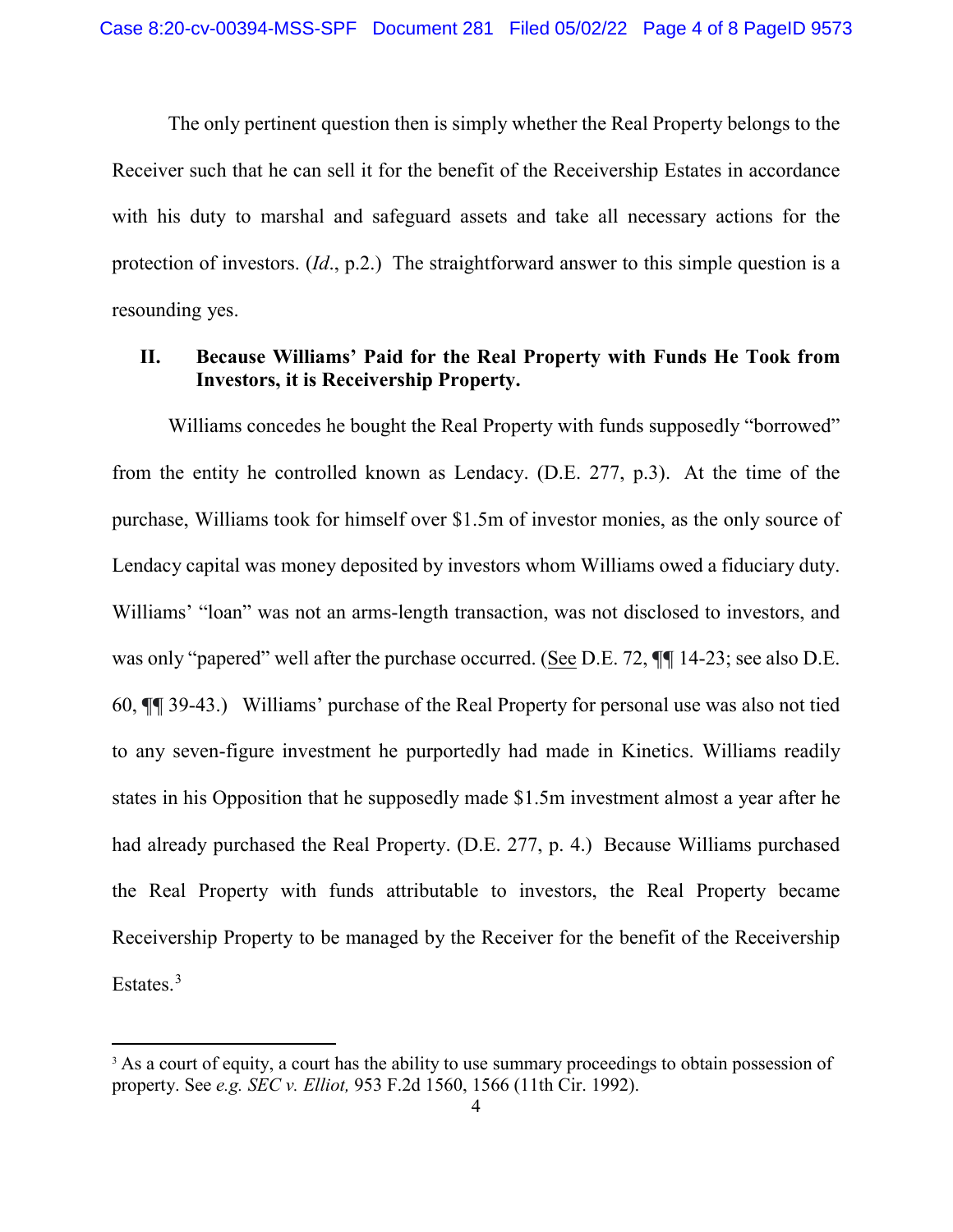# **III. Williams Buries the Lead: He Already Turned Over Title to the Real Property to the Receiver and Waived All Claims of Ownership to Same.**

In May 2020, the Receiver petitioned the Court for "Possession of and Title to Residential Real Property Purchased by Defendant Williams,…". (D.E. 72.) In footnote one to his Opposition, Williams casually recognizes the Receiver's initial Motion and how the parties resolved it. (D.E. 277, n.1.)

Williams never contested the Receiver's May 2020 motion on the merits, nor did he assert any "equitable" arguments. Rather, in July 2020, Williams entered into a Joint Stipulation with the Receiver that clearly states that "Title to the [Real Property] shall be immediately transferred to the Receiver, who may take any and all necessary steps necessary to formalize this transfer of ownership. . ." and, "Mr. Williams will use reasonable and best efforts to cooperate with the Receiver to effect the transfer of ownership of the [Real Property] to the Receiver." (D.E. 103, **¶¶** 5, 6.)

The Court granted the Receiver's turnover Motion (D.E 72) in accordance and consistent with all of the terms set forth in the parties' Stipulation (D.E. 103.) (See D.E. 105.) Because Williams turned over title to the Receiver, his ownership/primary residence arguments are meritless.

Further, Williams knowingly and expressly waived and released the very claims he now advances in his Opposition:

• By this Stipulation, Mr. Williams expressly acknowledges **that he has no ownership, property, or other legal rights or interests in the [Real Property] and waives any claim to the contrary.** (D.E. 103, ¶7.)(emphasis added);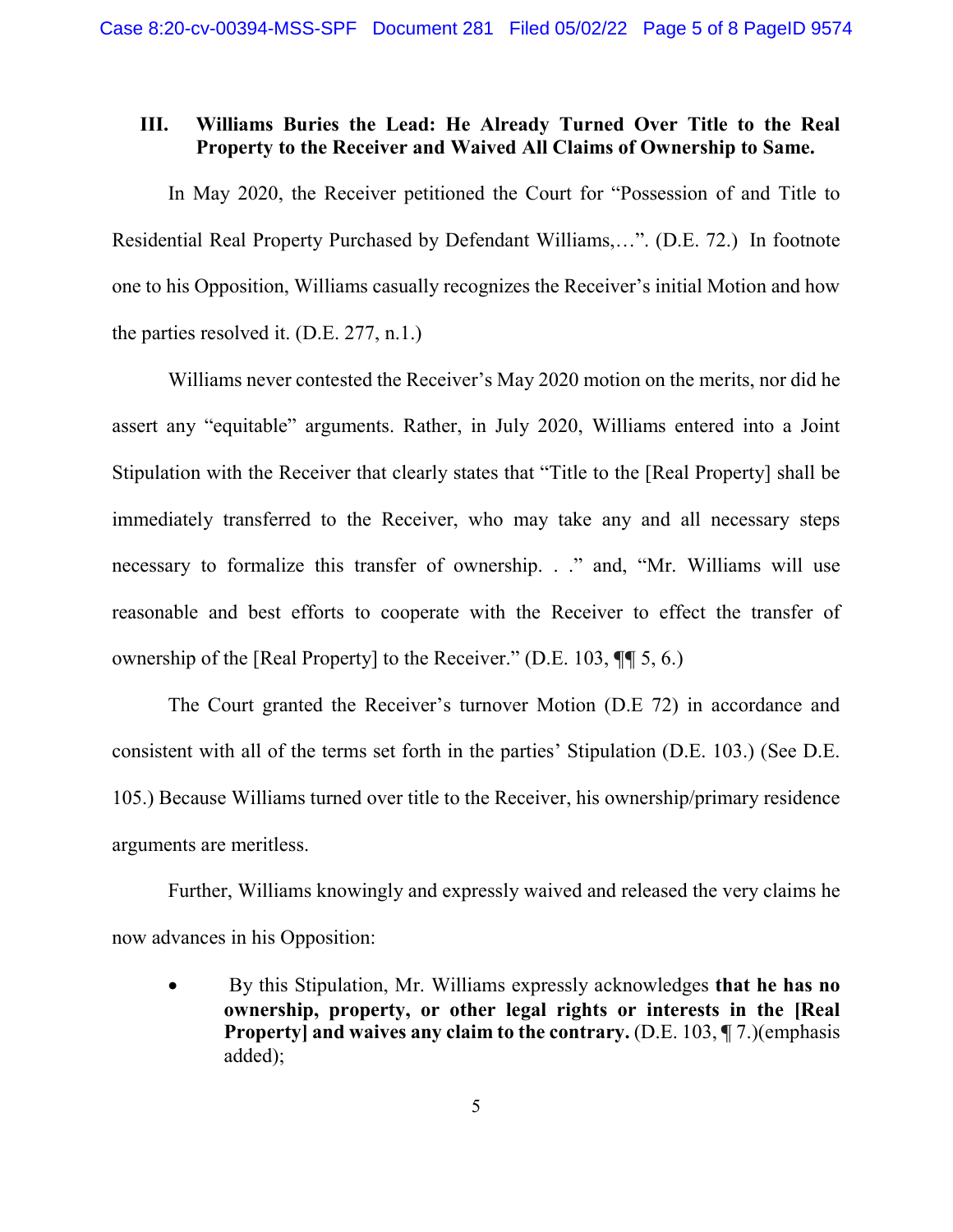- ..., the Receiver may immediately take any and all steps necessary to evict the tenants and/or sell or encumber the [Real Property], …" (Id., **¶** 19.); and,
- To the extent the Receiver files any motion to ... sell or encumber the [Real] Property, Williams is free to respond to such motion but agrees that any arguments about the propriety of or the basis for turnover, … to the Receiver … are precluded and moot as a result of this Stipulation. (*Id.,* **¶** 20.)

The plain and unambiguous language of the waiver by Williams ends this inquiry.<sup>[4](#page-5-0)</sup> Because title to the Real Property lies with the Receiver, and Williams waived any claims to "ownership" or otherwise, Williams can not now be heard to complain or object to the Motion for approval to sell the Real Property. Said Motion (D.E. 275) should therefore be granted.

# **IV. The Receiver's Duty to Marshal Assets for the Receivership Estates is Not Dictated by the Timing of the Enforcement Proceeding Against Williams.**

Williams advocates that "[a]s a matter of equity ... it would be manifestly unfair (and contrary to concept of cause-and-effect") to sell his primary residence before there has been a trial or a finding that he had actually done anything wrong." (D.E., p.7.) Williams also strains to argue the sale of this Real Property would offend equitable principles relating to "disgorgement" and "net profits." (D.E., pp 10-14.) Not so. First, the Court appointed the Receiver because it was deemed "necessary and appropriate for the purposes of marshaling and preserving all assets of the Defendant that were. . . fraudulently transferred by the Defendant." (D.E. 34, p.2.) Second, the Real Property is not Williams'

<span id="page-5-0"></span> <sup>4</sup> <sup>A</sup> court will enforce the plain and unambiguous terms of a release and waiver. *E.g. Waters v. Int'l Precious Metals Corp.*, 237 F.3d 1273, 1277 (11th Cir. 2001) *In re Deepwater Horizon Belo Cases,* No. 3:18-CV-2075, 2021 WL 5890401, at \*7 (N.D. Fla. Oct. 26, 2021).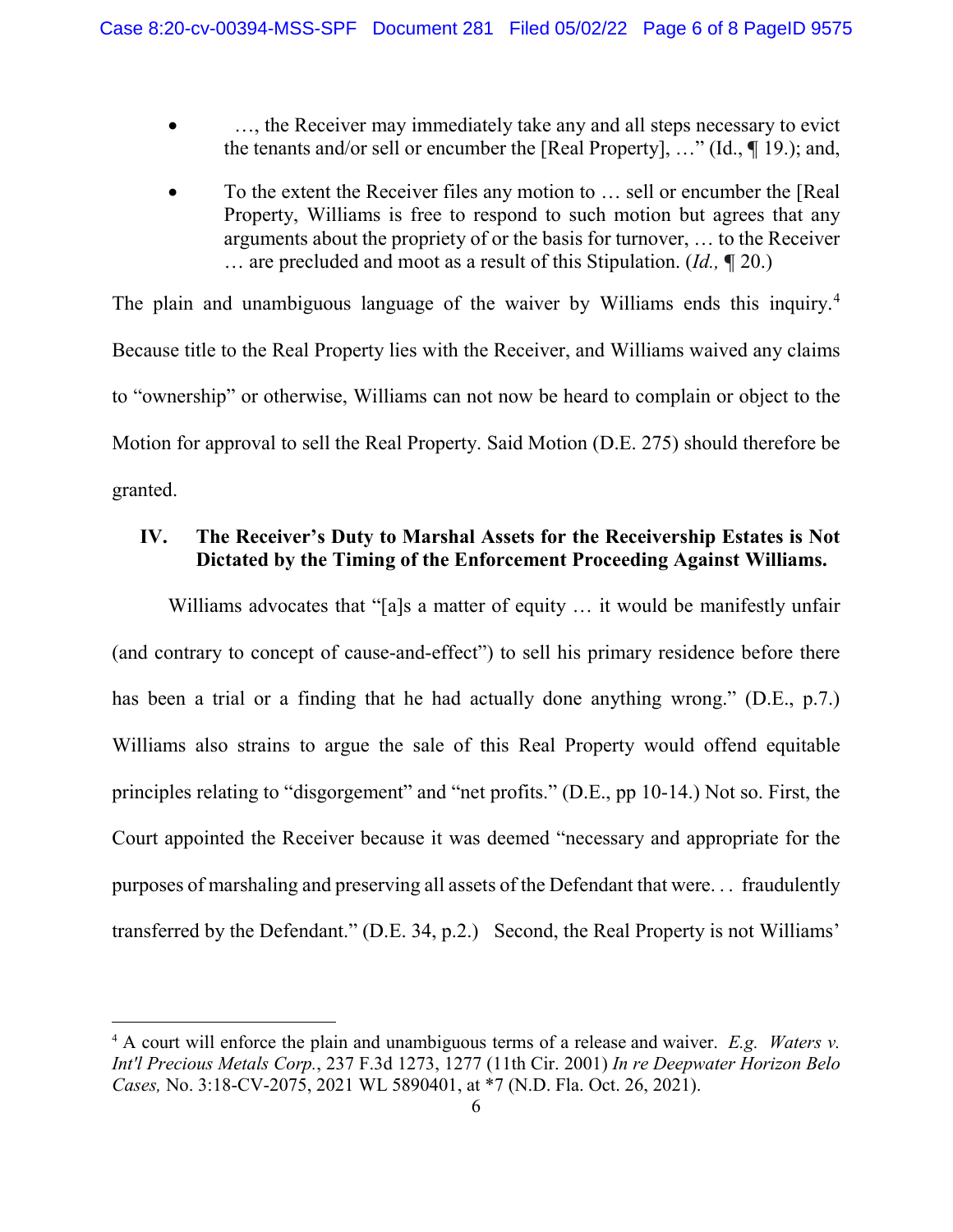primary residence; it is Receivership Property. Third, it is antithetical to equity for investors and valid claimants to be further deprived of substantial Receivership Property in deference to the alleged fraudster. Fourth, Williams' five-page argument about "disgorgement" and net profits is a classic red herring which has literally nothing to do with the proposed sale of the Real Property. Lastly, the Receiver's duties, as ordered by this Court, are in no way predicated upon a final judgment or an order of disgorgement in the SEC enforcement proceeding. The Court should not subject investors to undue risk that will be caused by any further delay in closing on the sale of the Real Property with a ready, willing and able buyer.

WHEREFORE, Mark A. Kornfeld, Court-Appointed Receiver, respectfully moves this Court to enter an Order granting the Receiver's Motion (D.E. 275) and grant any other relief this Court deems just and equitable.

#### **LOCAL RULE 3.01(g) CERTIFICATION**

Pursuant to Local Rule  $3.01(g)$ , the undersigned certifies that counsel for the Receiver conferred with counsel for the Commission and counsel for Defendant Michael Williams prior to filing this Motion. Counsel for the Commission has no objection to the relief requested in this Motion. Defendant Michael Williams objects to the relief requested.

**BUCHANAN INGERSOLL & ROONEY PC**

Fauren Humphies

Lauren V. Humphries, Esq. (FBN 117517)